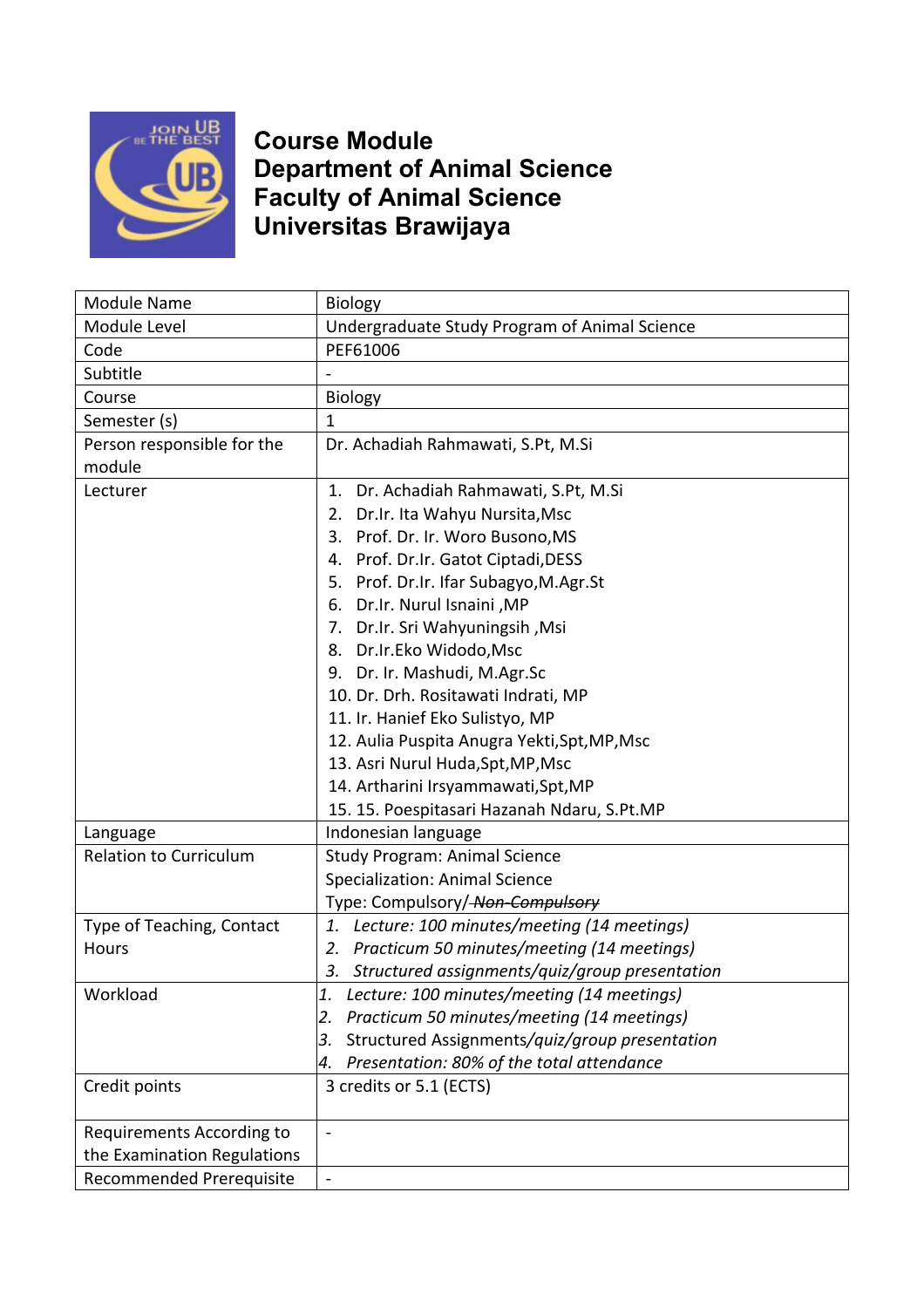| Module<br>Objectives              | ILO                                                                                                                                                                                                                                                                                                                                                                                                                                                                                                                                                                                                                   |
|-----------------------------------|-----------------------------------------------------------------------------------------------------------------------------------------------------------------------------------------------------------------------------------------------------------------------------------------------------------------------------------------------------------------------------------------------------------------------------------------------------------------------------------------------------------------------------------------------------------------------------------------------------------------------|
| <b>Intended Learning Outcomes</b> | 1.<br>Able to apply biological science, physiology, nutrition science,<br>breeding science, animal raising management to comprehend<br>the concept and implement it in the field of animal science (LO<br>6)                                                                                                                                                                                                                                                                                                                                                                                                          |
|                                   | Able to involve themselves in the learning process and<br>2.<br>discussion on an ongoing basis (LO 10)                                                                                                                                                                                                                                                                                                                                                                                                                                                                                                                |
|                                   | <b>Course Learning Outcomes:</b><br>1. Able to identify and explain the function of cell organelles<br>and animal and plant tissues<br>2. Able to explain the process of growth and development of<br>animal and plant cells and cell membrane transport<br>3. Able to explain the gametogenesis process including<br>spermatogenesis and oogenesis and able to identify the<br>structure and function of oocyte and spermatozoa cells<br>4. Able to explain the factors that affect plant growth and<br>development                                                                                                  |
|                                   | Objectives:<br>This course will discuss the anatomy and function of intra-cellular<br>material, the concept of<br>metabolism, the concept of somatic cell division and gamete cells<br>(Gametogenesis), the<br>concept of cellular growth and respiration, photosynthesis in<br>plants, the structure and<br>function of genetic material, anatomy and various functions. tissue,<br>the principles of<br>general adaptation of animals, classification<br>animals,<br>of<br>introduction of microscopic tools<br>used in observation at a microscopic scale and SOP of biological<br>observation in a<br>laboratory. |
|                                   | Knowledge:<br>Able to identify and explain the function of cell organelles and<br>animal and plant<br>tissues                                                                                                                                                                                                                                                                                                                                                                                                                                                                                                         |
|                                   | <b>Skills</b><br>Cognitive<br>Able to explain the process of growth and development of animal<br>and plant cells and cell membrane transport.                                                                                                                                                                                                                                                                                                                                                                                                                                                                         |
|                                   | Phsycomotoric<br>Able to apply biological science, physiology, nutrition science,<br>breeding science, animal raising management to comprehend the<br>concept and implement it in the field of animal science                                                                                                                                                                                                                                                                                                                                                                                                         |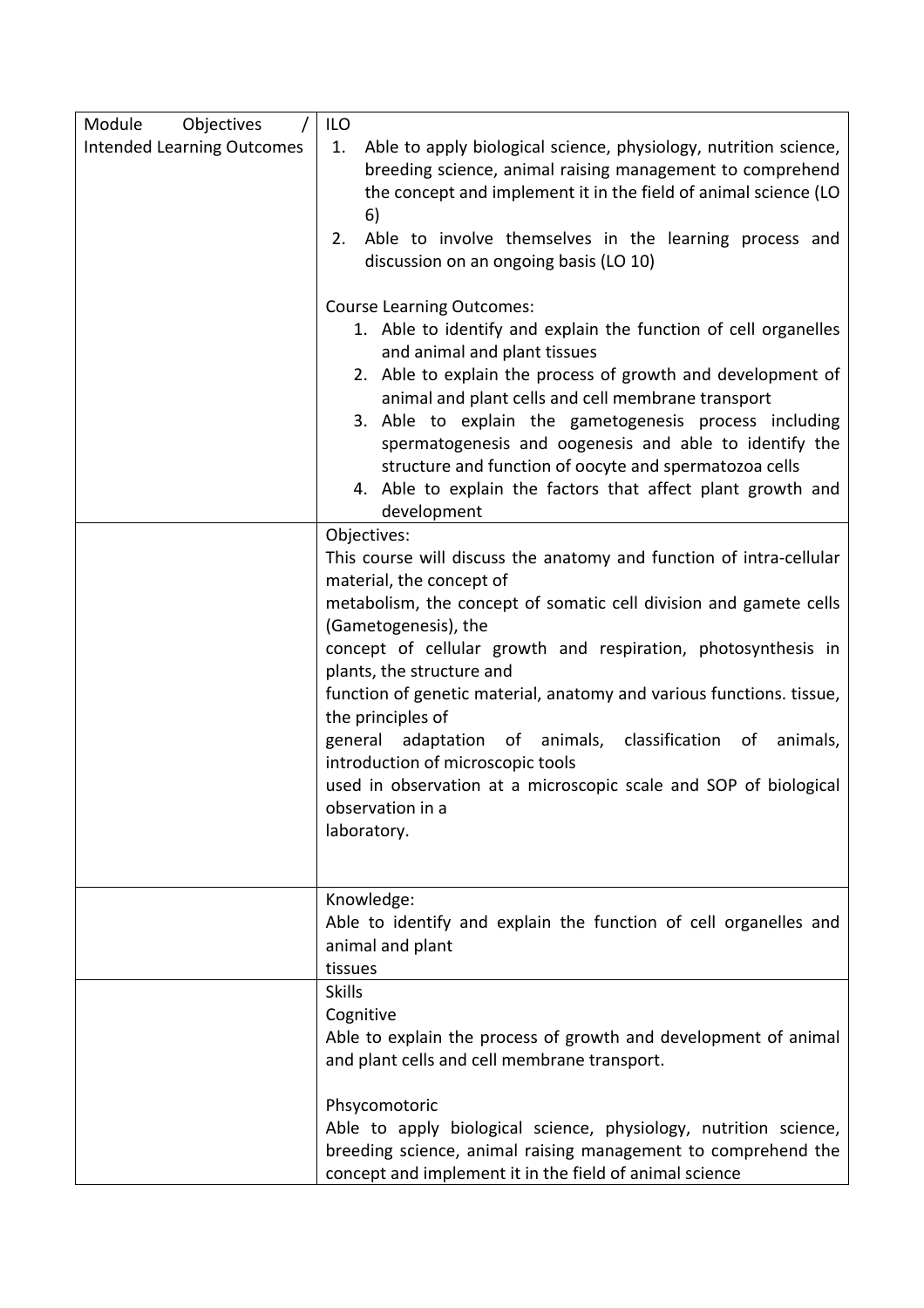|         | Competences                                                                                                                                                                                                                                                                                                                                                                                                                                                                                                    |
|---------|----------------------------------------------------------------------------------------------------------------------------------------------------------------------------------------------------------------------------------------------------------------------------------------------------------------------------------------------------------------------------------------------------------------------------------------------------------------------------------------------------------------|
|         | Students can involve themselves in the learning process and                                                                                                                                                                                                                                                                                                                                                                                                                                                    |
|         | discussion on an ongoing basis                                                                                                                                                                                                                                                                                                                                                                                                                                                                                 |
| Content | After completing this course students are able to:<br>1. Identify and explain the function of cell organelles and animal<br>tissues<br>2. Explain the process of growth and development of animal and<br>and transport of cell membranes<br>3. Explain the gametogenesis process including spermatogen<br>oogenesis and identify the structure and function of od<br>spermatozoa cells<br>4. Explain the factors influencing plant growth and development                                                      |
|         | The topics include:<br>1. Introduction<br>Overview of Biological Science and Related/Associated<br><b>Sciences</b><br>Relationship Between Biology and Environment<br>Description of Ecology and Diversity (Biodiversity)<br>Parameters of Animal and Plant Life<br>Respiration, Metabolism, Reproduction<br><b>Basics of Classification of Organisms</b><br>Taxonomy of Organism Systematics                                                                                                                  |
|         | 2. Introduction to microscopes and how to use it<br>- The definition of microscopes<br>- Types of microscopes and their functions<br>- Parts of microscope parts and their functions<br>- How to use and care for a microscope                                                                                                                                                                                                                                                                                 |
|         | 3. Animal and plant cellular systems<br>Histological Structure of Animal and Plant Cells, Differences<br>between Prokaryotic and Eukaryotic, Recognizing DNA as<br>the Blue Print in Life (DNA, RNA, T RNA, etc.)<br>Animal cell division and development, cell growth and<br>development, including totipotent, pluripotent, cell<br>differentiation and determination<br>Molecular Transport Functions Between Cells, Carrier<br>Proteins, Extra and Intra Cellular,<br>Diffusion, Osmosis, Active Transport |
|         | Anatomical structures of various animal cells and tissues<br>4.<br>Know the Types of Cells, Unicellular and Multi Cellular,<br>Cellular Networks (astigmatism, Squamous, etc.)<br>Cellular and Systema Tissues, Organ Composer Tissues,<br>Organs as Composing Systema, Basic Functions of Systema<br>(Respiration, Reproduction, Circulation, Excretion,                                                                                                                                                      |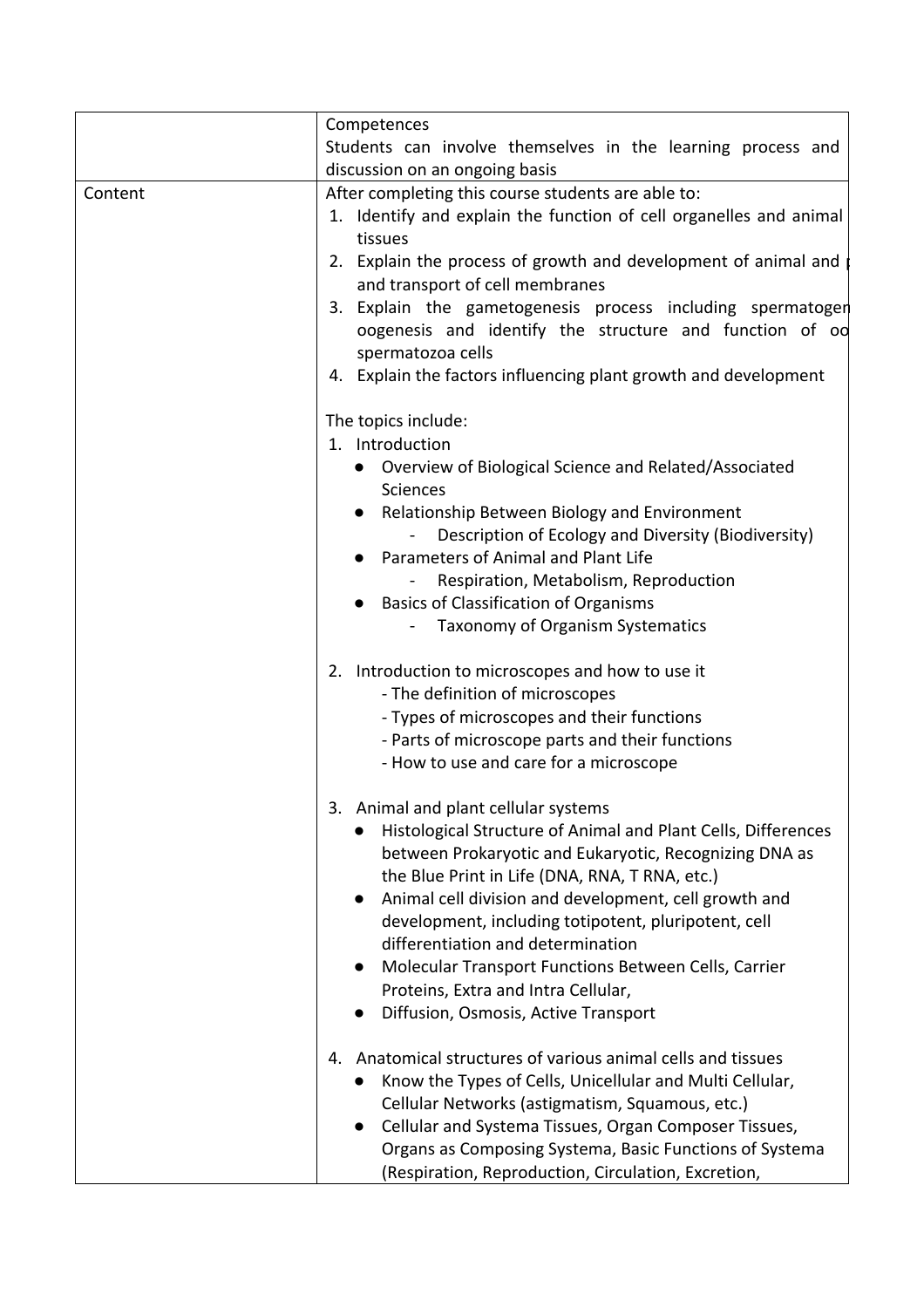|                                                                          | Digestion)                                                                                                                                                                                                                                                                               |
|--------------------------------------------------------------------------|------------------------------------------------------------------------------------------------------------------------------------------------------------------------------------------------------------------------------------------------------------------------------------------|
|                                                                          | 5. The proliferation of animal and plant cells<br>S Phase, G1 Phase, M Phase (Mitosis and Meiosis), and G2<br>Phase                                                                                                                                                                      |
|                                                                          | 6. Animal division and development<br>Know Somatic and Asomatic Cells<br>Mechanism of Cell Development, Hyperplasia and<br>$\bullet$<br>Hypertropia, Aging Cells, and Necrotic Cells<br>Reproduction, Sexual and Asexual<br>$\bullet$<br>Gametogenesis, oocyte structure and spermatozoa |
|                                                                          | 7. Anatomical structures of plant tissues and organs<br>Plant tissues, organs, and systems<br>Photosynthesis, Respiration, Transpiration, Translocation,<br>and Reproduction in plants<br>Roots as Nutrient Transport (N)                                                                |
|                                                                          | 8. Planting and development of plants<br><b>Vegetative and Generative Structures</b><br>Growth and Development of Plants (primary and secondary<br>crops)<br>Factors affecting planting and development of plants                                                                        |
| <b>Study and Examination</b><br>Requirements and Forms of<br>Examination | - Examination requirements: A minimum of 80% attendance to<br>attend the final exam<br>- Forms of examination: Multiple choices and Essay                                                                                                                                                |
|                                                                          | The Final Score Component:<br>The final score of all the components of the PBM evaluation >44<br>The final score component:<br>Midterm Exam 30%<br>Final Exam 30%<br>Practicum 20%<br><b>Structured Assignments 10%</b><br><b>Quiz 10%</b>                                               |
|                                                                          | $A:80 <$ Final Score $\leq 100$<br>$B+$ : 75 < Final Score $\leq 80$<br>$B:69 <$ Final Score $\leq 75$<br>$C+$ : 60 < Final Score $\leq 69$<br>$C: 55 <$ Final Score $\leq 60$<br>$D:50 <$ Final Score $\leq 55$<br>$D+$ : 44 < Final Score $\leq$ 50<br>$E: 0 <$ Final Score $\leq 44$  |
| Media Employed                                                           | Projector and screens, Zoom application, Google Classroom, e-<br>book, WA Group                                                                                                                                                                                                          |